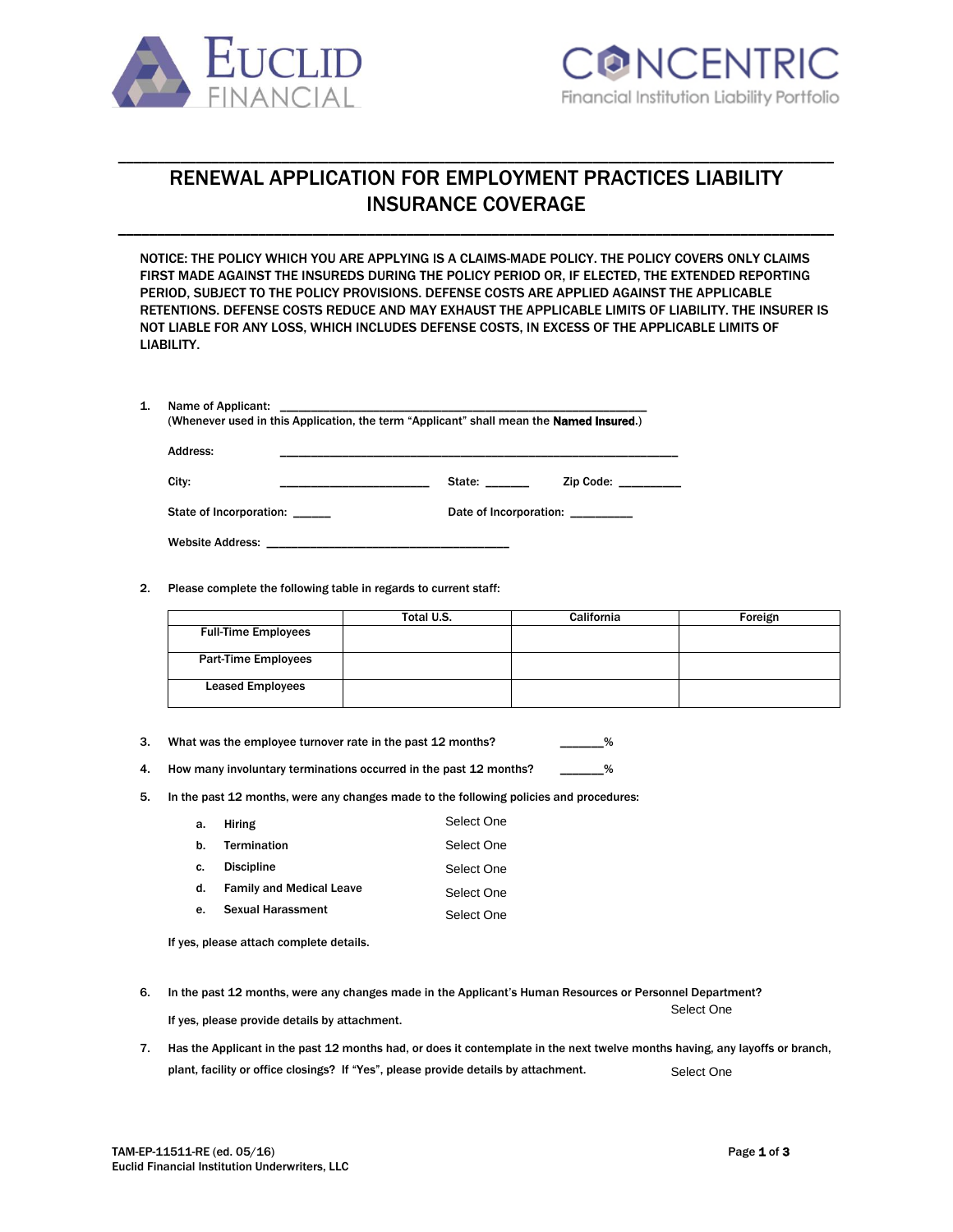



## LOSS/CLAIMS HISTORY

8. Have any claims such as would fall within the scope of the proposed insurance been made against any person(s) or entity(ies) proposed for this insurance? Select One

If "Yes", please attach complete details.

## ADDITIONAL INFORMATION

As part of this Application, please submit the following documents with respect to the Applicant:

a) Audited financial statements with any notes and schedules.

b) Copy of the Applicant's latest EEO1 report (required if the Applicant has more than 100 employees).

c) Summary and status of any litigation filed within the last three years against any person(s) or entity(ies) proposed for this insurance (including any litigation that has been resolved).

#### NOTICE:

ANY PERSON WHO KNOWINGLY AND WITH INTENT TO DEFRAUD ANY INSURANCE COMPANY OR ANOTHER PERSON, FILES AN APPLICATION FOR INSURANCE CONTAINING ANY MATERIALLY FALSE INFORMATION OR CONCEALS FOR THE PURPOSE OF MISLEADING, INFORMATION CONCERNING ANY FACT MATERIAL THERETO, MAY BE GUILTY OF COMMITTING A FRAUDULENT INSURANCE ACT, WHICH IS A CRIME AND SUBJECTS THE PERSON TO CRIMINAL AND CIVIL PENALTIES.

#### APPLICANT FRAUD WARNINGS

ALABAMA, ARKANSAS, LOUISIANA, MARYLAND, NEW JERSEY, NEW MEXICO and VIRGINIA: Any person who knowingly presents a false or fraudulent claim for payment of a loss or benefit or knowingly presents false information in an Application for insurance is guilty of a crime. In Alabama, Arkansas, Louisiana and Maryland, that person may be subject to fines, imprisonment or both. In New Mexico, that person may be subject to civil fines and criminal penalties. In Virginia, penalties may include imprisonment, fines and denial of insurance benefits.

COLORADO: It is unlawful to knowingly provide false, incomplete or misleading facts or information to an insurance company for the purpose of defrauding or attempting to defraud the company. Penalties may include imprisonment, fines, denial of insurance and civil damages. Any insurance company or agent of an insurance company who knowingly provides false, incomplete, or misleading facts or information to a policyholder or claimant for the purpose of defrauding or attempting to defraud the policyholder or claimant with regard to a settlement or award payable from insurance proceeds shall be reported to the Colorado Division of Insurance within the Department of Regulatory Agencies.

DISTRICT OF COLUMBIA, KENTUCKY and PENNSYLVANIA: Any person who knowingly and with intent to defraud any insurance company or other person files an Application for insurance or statement of claim containing materially false information or conceals for the purpose of misleading, information concerning any fact material thereto, commits a fraudulent insurance act, which is a crime. In District of Columbia, penalties include imprisonment and/or fines. In addition, the Insurer may deny insurance benefits if the Applicant provides false information materially related to a claim. In Pennsylvania, the person may also be subject to criminal and civil penalties.

FLORIDA and OKLAHOMA: Any person who knowingly and with intent to injure, defraud or deceive the Insurer, files a statement of claim or an Application containing any false, incomplete or misleading information is guilty of a felony. In Florida it is a felony to the third degree.

KANSAS: An act committed by any person who, knowingly and with intent to defraud, presents, causes to be presented or prepares with knowledge or belief that it will be presented to or by an Insurer, purported Insurer, broker or any agent thereof, any written statement as part of, or in support of, an application for the issuance of, or the rating of an insurance policy for personal or commercial insurance, or a claim for payment or other benefit pursuant to an insurance policy for personal or commercial insurance which such person knows to contain materially false information concerning any fact material thereto; or conceals, for the purpose of misleading, information concerning any fact material thereto is considered a crime.